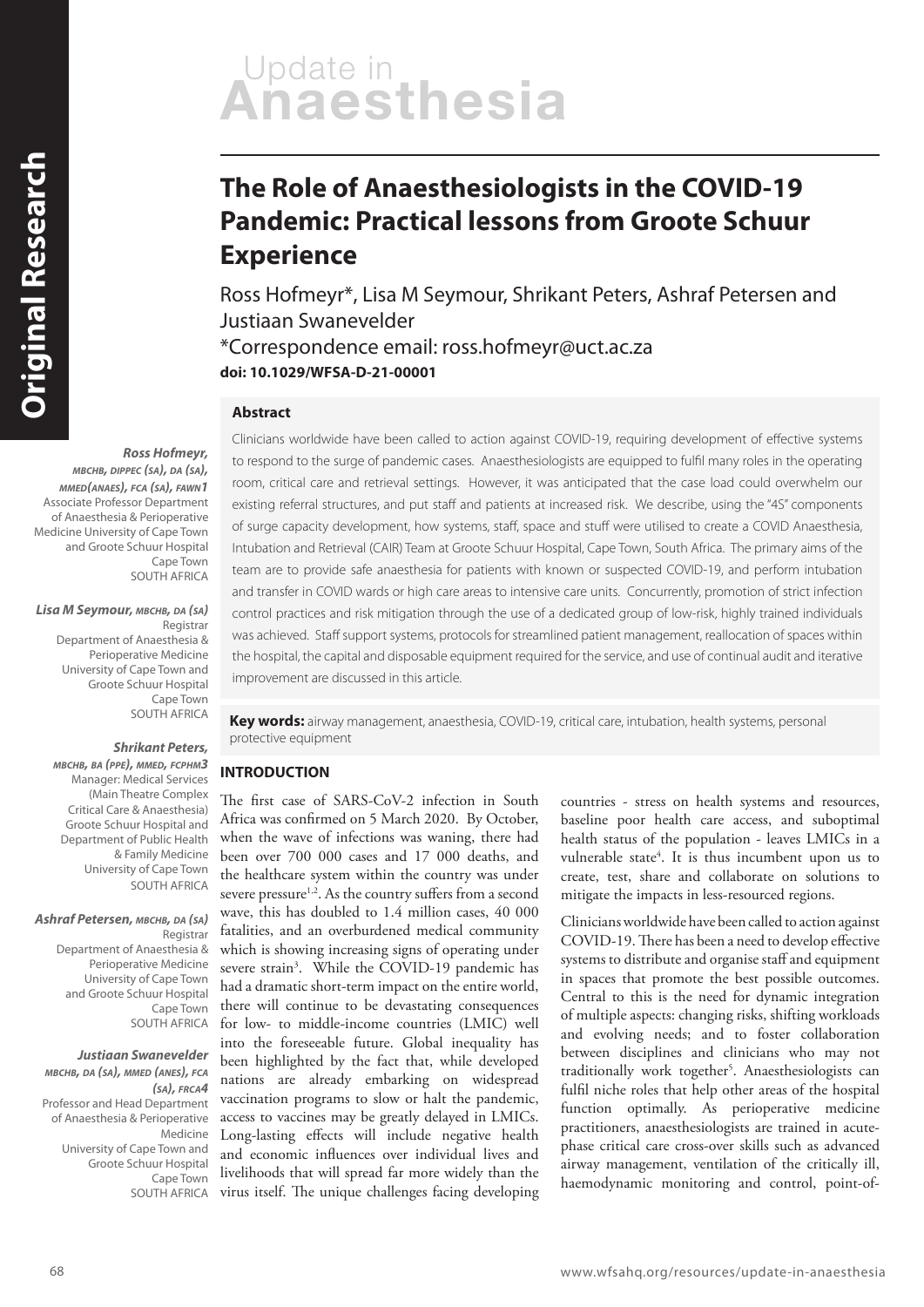care imaging and bedside interventions. The specialty is therefore well equipped to contribute outside of the operating room during a pandemic. Furthermore, in many LMICs, anaesthesiologists also function as the primary clinicians for patients in the intensive care unit (ICU).

Based on reports from China and Europe emerging early in the pandemic, it was anticipated that there would be a rapid surge of patients who would require intubation, ventilation and transfer from emergency departments and COVID ward areas. This would rapidly overwhelm our traditional referral systems. There were established concerns over the increased exposure to transmission of SARS-CoV-2 during critical interventions such as intubation, cardiopulmonary resuscitation, suctioning, bronchoscopy and tracheostomy<sup>6</sup>. Historical data from the earlier SARS epidemic suggest that airway management is amongst the highest-risk procedures<sup>7</sup>. In order to address the surge requirements and mitigate the increased risks to staff, a new structure was created within the University of Cape Town (UCT) Department of Anaesthesia and Perioperative Medicine to address the previously described "4S" components of surge capacity: Staff, Systems, Space, and Stuff. These concepts evolved from the proceedings of a 2006 Academic Emergency Medicine Consensus

Conference on the science of surge capacity<sup>8</sup>. In addition to this, daily review and debriefing took place to allow timely troubleshooting and integration of lessons learnt through trial and error back into service improvement. Core to this iterative improvement process was a fifth "S": collecting qualitative data and statistics on performance.

We describe below the processes, successes and failures of the COVID-19 Anaesthesia, Intubation and Retrieval (CAIR) Team at Groote Schuur Hospital (GSH), Cape Town, South Africa. Groote Schuur is a 991 bed tertiary/quaternary academic hospital. During the peak of the first wave, approximately a third of this capacity was dedicated solely to COVID patients, and ICU capacity trebled over baseline levels. At the time of submission, the GSH had treated 6399 COVID admissions. The UCT Department of Anaesthesia and Perioperative Medicine spreads its team of approximately 150 clinicians and support staff for anaesthesia, critical care and pain management between Groote Schuur and several smaller hospitals (Red Cross Children's, New Somerset, Mowbray Maternity Hospital and other specialised units).

The primary aims of the CAIR Team are to provide safe anaesthesia services for patients with known or suspected COVID-19, and



**Figure 1:** CAIR Team members in PPE performing a COVID-19 intubation. (Photo: Barry Christianson, @thestreetsza)

© World Federation of Societies of Anaesthesiologists 2022. This issue may be freely reproduced for the purposes of private research and study and extracts (or indeed, the full report) may be included in professional journals provided that suitable acknowledgement is made and the reproduction is not associated with any form of advertising. Applications for<br>commercial reproduction should be addressed to: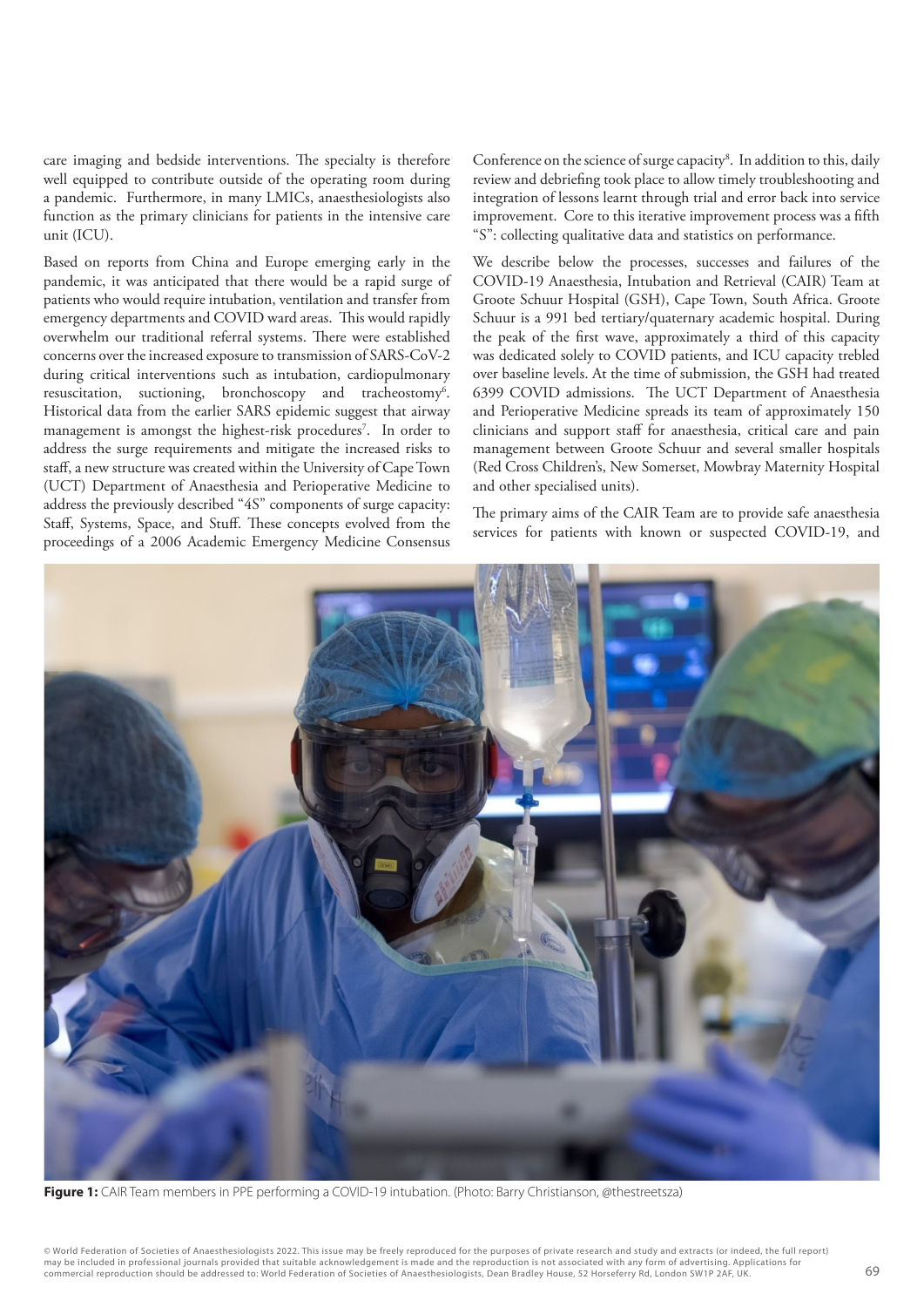to perform safe intubation and transfer of patients with severe COVID pneumonia from the wards and high care areas to an ICU. Concurrently, we aim to promote and maintain strict infection prevention and control (IPC) through unwavering use of correct personal protective equipment (PPE) and decontamination practices, while shifting the overall risk of transmission of the disease from higher risk colleagues within the Department to a dedicated group of low-risk, highly trained individuals.

#### **STAFF**

When the Department embarked on developing a COVID-19 strategy, the first priority was to optimise the use of its staff members' expertise to maximise surge care capacity while minimising risk to both hospital staff, and patients themselves. Three important areas were identified in which the anaesthesiology skillset could be optimally beneficial during the pandemic surge: Ongoing anaesthetic support of a reduced but crucial emergency and urgent theatre service, increasing the capacity in the intensive care units, and bridging the gap between COVID units and intensive care by providing expedient airway management and safe transfer of critically ill patients. Integrated with this strategy was the timely identification of staff members at increased risk of poor outcome should they contract COVID-19, who could be diverted either to the non-COVID theatre service or into administrative or other nonclinical services.

The COVID-19 Anaesthesia, Intubation and Retrieval (CAIR) Team was established in March 2020 on a voluntary basis, and comprised anaesthesia medical officers, registrars and specialists within the GSH Department of Anaesthesia and Perioperative Medicine. Approximately 16 team members at a time (on a rotational basis, divided evenly between trainee and consultant levels) were redeployed from their routine and emergency anaesthesia duties to provide 24 hour emergency COVID intubation and retrieval services. This team also provided anaesthetic services for known COVID-19 patients and suspected cases (Persons Under Investigation; PUIs) in a dedicated theatre area. A similar number of staff were redeployed to increase ICU capacity. The reallocation of such a significant proportion of the Department left the remaining personnel to maintain urgent and emergency theatre duties, as well as covering the numerous regular on-call rosters. This placed additional workload and strain on all members of the Department. However, a camaraderie in dealing with "...the mutual conquest of difficulties…"<sup>9</sup> did improve morale, and colleagues were motivated to step up into new roles. The greatest challenge was to prevent burnout due to the greatly increased frequency and intensity of the triple on-call duties. One strategy which brought fresh enthusiasm and helped to reduce emotional and physical burnout over the following six months was rotation between the theatre pool, CAIR Team and ICU on a 6-8 weekly rotation. In addition, daily rosters were dynamically adjusted to optimise rest during less busy periods.

The first objective of the CAIR Team was to ensure staff safety. This was initiated with the development of training tools and educational resources to upskill COVID-19 frontline workers in the correct use of PPE and IPC procedures, and is described further below.

During the initial national lockdown period in March 2020, PPE training, theatre simulations, and intubation/retrieval training was provided for GSH anaesthesiologists, surgeons, physicians and nurses, as well as other hospital and clinic doctors from around the City of Cape Town before they embarked on care of COVID-19 patients.

The high COVID-19 clinical workload required that team members felt valued, morale remained high, and that difficult clinical situations were addressed promptly to reduce burnout. An important strategy was daily morning "huddles," in which CAIR Team members were encouraged to openly voice feelings, concerns, and suggestions for improvement in operational procedures. This was supplemented by regular formal group debriefing sessions with hospital-provided clinical psychiatrists and psychologists (particularly after difficult cases or poor patient outcomes), and provision was made for individual sessions where needed. Rapid and effective communication within the team was crucial, as the members could at any time be spread across distant areas of the hospital, managing "activations" as they occurred. Open communication, regular rotation and optimal flexible daily role allocation were facilitated by the use of a Google Drive spreadsheet accessible to all members, and a dedicated WhatsApp messaging group.

#### **SYSTEMS**

Systems were established on both national and provincial levels to address the COVID-19 pandemic in South Africa. This included an early and strict national lock-down which afforded valuable preparation time, and local provision of additional field hospital capacity. These efforts at a managerial level should be recognised as necessary and complementary to changes in our clinical practice. On a hospital level, multidisciplinary leadership coordinated downscaling of non-essential clinical services in order to support the expansion of COVID-19 testing, triage, wards and ICU capacity. There was timely reallocation of staff and resources to newly established COVID areas<sup>5</sup>. As described above, while supporting this expansion by deploying additional staff to critical care, the Department of Anaesthesia also recognised the need for a framework to cope with the surge of patients needing intubation and transfer to ICU. Deescalation of elective surgical services created staff capacity to form the CAIR Team.

Prior to the initial pandemic wave, the focus fell upon upskilling staff to respond safely. Training included safe donning and doffing of PPE with minimal contamination, anaesthesia of COVID-19 patients with good IPC practices (particularly managing aerosolgenerating procedures such as intubation and extubation), and an approach to emergency intubations using a 'Hot' (contaminated) and 'Not-Hot' (non-contaminated) area approach. A number of protocols and instructional videos were developed by our team, and endorsed by the South Africa Society of Anaesthesiologists (SASA) for distribution on the Society's dedicated COVID-19 website (https:// sasaCOVID19.com/), smartphone app, and via YouTube<sup>10</sup>. These resources have been published as an open-access online resource. They provide far-reaching assistance to anaesthesiologists and other medical colleagues in both the public and private sectors throughout South Africa and further abroad.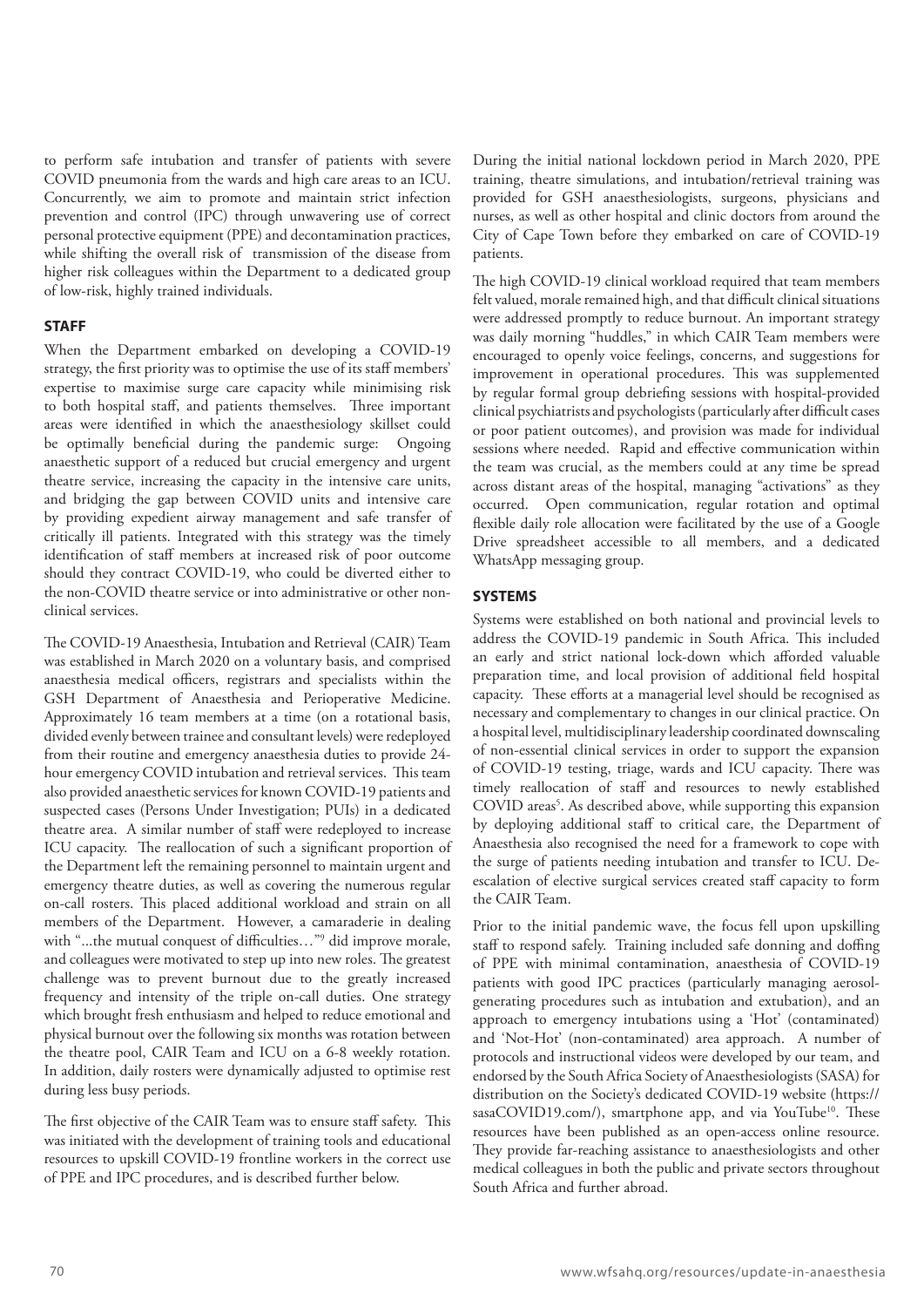The anaesthesia and intubation team model developed for our setting drew on early reports from the first wave in China and Europe, as well as expert opinion within the international anaesthesia and airway community. A contemporaneous collection of resources collated at that time is available online<sup>11</sup>. Emphasis was placed on a team approach that balanced resource constraints (including staff) with patient and staff safety. Based on a standard theatre team (anaesthesiologist, anaesthetic nurse, surgeon, scrub and floor nurses) or a retrieval team of three supplemented by two ward staff, our approach has five interdisciplinary roles: "HOT-1": Airway management, "HOT-2": Airway assistant, "HOT-3": Overall team leader, reads checklist, ensures situational awareness and administers drugs, "NOT-HOT-1": Gatekeeper; transitions between the 'hot' (contaminated) area and the 'not-hot' (non-contaminated) area by passing any additional equipment to the hot team, and "NOT-HOT-2": Runner who stays non-contaminated and facilitates additional equipment/drug provision, outside communication, note-keeping and transport. (Figure 2) This workflow can be adapted to either theatre or ward environment $^{12}$ .

We deliberately leveraged in situ simulation training to include practitioners of all disciplines in all roles (physicians and nurses in the wards, nurses and surgeons in theatre) to emphasise the importance of role allocation and strengthen the performance of ad hoc teams that could form anywhere in the hospital using the same model. Thereby, a collaborative environment was fostered and interdisciplinary relationships grew as the pandemic progressed<sup>5</sup>. Furthermore, while in this training and iterative performance improvement phase, we tested through simulation a variety of proposed mechanisms to address SARS-CoV-2 transmission, and were able to integrate these results with other teams and experts worldwide<sup>13-15</sup>.

A standardized system/checklist was designed to ensure smooth and safe performance from the point of team activation until either extubation (for a theatre case) or hand-over in ICU (for an intubation and transfer)<sup>12</sup>. This included buddy checks and a challenge-response phase immediately preceding and during the intubation, to ensure all steps were followed. Training was undertaken using this checklist from the outset, including CAIR Team members and all other staff, with interactive improvements made to the system from feedback, clinical experience, critical events and debriefing. These systems developed in the early phase of the pandemic ensured protocolised airway expertise and support to our non-anaesthetic colleagues, established a high standard of care, minimised transmission rates during high-risk intubation and other aerosol generating procedures, and provided safe transfer of the most critically ill patients at the most precarious period in their journey<sup>16</sup>. They have also mitigated risk for our own staff: through uncompromising use of PPE and IPC practices, no CAIR Team member contracted COVID-19 during the first wave<sup>15</sup>. Anecdotally, this focus on good IPC systems seems to have had a legacy. With shifting workload though the second pandemic wave, staffing a dedicated CAIR Team was not possible, but the ingrained practices appear to have provided protection: only one former member of the team was diagnosed with COVID in the time between the second wave and commencement of vaccination programs.

#### **SPACE**

Essential to our service was the repurposing of existing working space to prepare, store, clean, process and sterilise equipment, decontaminate personnel, provide theoretical, part-task and simulation training, hold team meetings and debriefings, perform

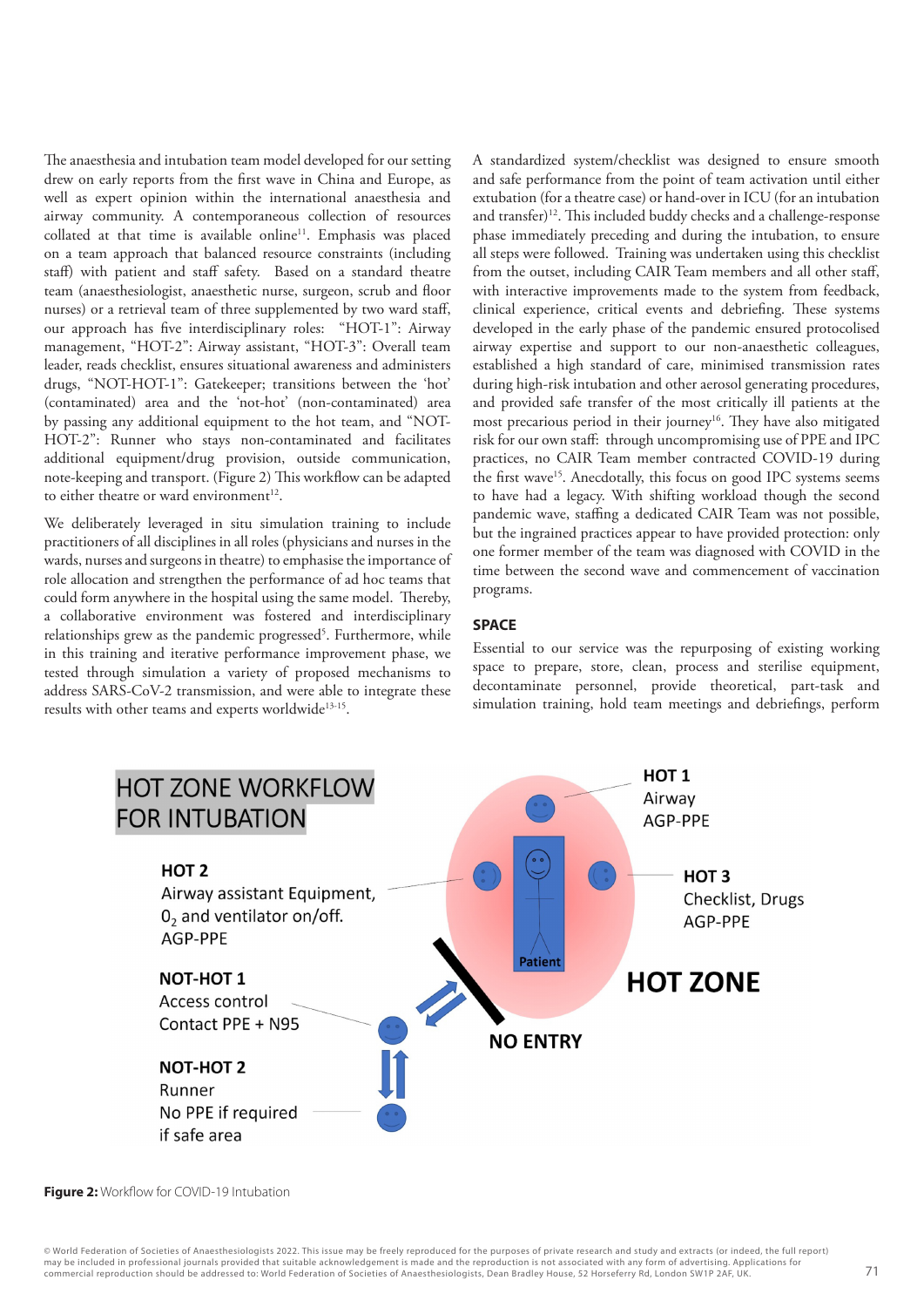data capture, and rest. Fortunately, the layout of our Department and theatre areas could be adapted to meet these needs. Various areas were reallocated, whilst being mindful of the potential for transmission through interaction of the staff. An access-controlled airway skills laboratory with multiple power points for charging equipment was converted into the CAIR Team equipment hub, where disposables and cleaned equipment could be securely stored. Access control is important during the pandemic due to widespread PPE shortages and theft. The thromboelastogram (TEG) laboratory with an existing basin and tap, was adapted to create an area where contaminated equipment could be processed before returning it to the hub. Theatre de-escalation allowed one of the existing on-call rooms to be allocated to the CAIR Team, and a second room was converted from a research office to provide sleeping space to on-call staff. The Department fortunately has pre-existing shower facilities, with regular provision of fresh scrubs and laundry.

Initial training and simulation took place within our existing teaching venues. Project Team Care, a resuscitation training unit within the Department, pivoted their activities to COVID and in coordination with the CAIR Team, provided training for all staff in safe PPE use on a ward-by-ward basis. At the later stages of the first wave, this training was also rolled out to medical students before they returned to the clinical platform. With the rapidly increasing need for operating theatre capacity for COVID-19 patients and PUIs, combined with a dramatic decrease in trauma admissions during the initial hard lockdown in March, the underutilised Trauma Theatre Complex was repurposed as a dedicated COVID-19 area. Initially, this was used as a theatre simulation environment with donning and doffing areas, and a clean theatre area equipped with a high-fidelity mannequin. While the Department's own anaesthesia and theatre nursing staff were trained first, this soon expanded to include a wide spectrum of practitioners from the trauma unit, physicians, surgeons and even staff from surrounding public and private hospitals.

As the pandemic progressed, all confirmed SARS-CoV-2 positive and PUI cases were operated on exclusively in the Trauma (now COVID) Theatres, limiting exposure to staff in the main theatre complex. In order to further protect the main theatre staff, screening questionnaire documents developed by SASA were used for every patient being prepared for surgery. The dedicated COVID-19 Theatres became integral to meeting the increasing need for open tracheostomies resulting from prolonged ventilation of COVID-19 patients in ICU. In addition, some of the logistical burden was reduced by performing as many tracheostomies as possible percutaneously in the ICUs, in collaboration with surgeons from the UCT/GSH Division of Otolaryngology.

#### **STUFF**

Particularly in resource-constrained settings, provision of a highquality and safe COVID anaesthesia, intubation and critical care retrieval service is not possible without adequate consumable and capital equipment. The CAIR Team was fortunate to have excellent existing relationships with outside medical equipment companies, our own clinical technologists, medical and hospital management, IPC and laundry teams. This was supplemented by emergency COVID-19 funding from the government healthcare system and through donations by private individuals and companies.

In keeping with the primary goal of staff safety, the first "stuff" supply lines secured were for PPE. Guidelines formulated by members of our team based on the WHO and CDC publications and international experience were adopted by SASA and promulgated to the rest of the country, where they were adapted or adopted by other institutions. A list of appropriate PPE for different clinical situations is shown in Table 1. Recognizing the risk of global shortages at an early stage, the use of reusable PPE was incorporated. This included elastomeric respirators and non-sterile surgical gowns in the place of disposable gowns. Reducing the reliance on single-use items and using scrubs and gowns which could be washed in the hospital laundry averted an acute shortage for the team. This strategy has proven effective; ongoing work in the field suggests that higher levels of PPE are associated with reduced rates of healthcare worker infection<sup>15</sup>. Even with the use of reusable PPE, the complete lack of infections within the CAIR Team is somewhat of an outlier, which may be a reflection on our rigorous training and integration of PPE into a global IPC strategy.

A list of non-consumable capital equipment assembled for the team is presented in Table 2. Consumables as listed in Table 3 were regularly acquired through theatre management and supply chain, which required a weekly (or more frequent) stock-taking to be performed by team members. This was especially important at the peak of the pandemic, when availability of consumables and PPE were at critically low levels due to national and global demand. Upto-date caseload statistics were used to anticipate future stock needs, and to moderate against unnecessary hoarding.

Equipment was pre-packaged (using standardized checklists) into clear plastic bags that were easy to transport to intubation sites such as the wards, especially where High Flow Nasal Oxygen (HFNO) was used. These wards were the most frequent locations of emergency intubation for the CAIR team. Our centre adopted use of HFNO relatively early (7 May 2020) due to the severe limitation on ICU beds, although its utility in severe COVID hypoxic respiratory failure was

**Table 1:** Personal Protective Equipment

| For Intubation (Hot 1, 2, 3)               | <b>For Transport</b><br>("Not-Hot", Porters)          |
|--------------------------------------------|-------------------------------------------------------|
| N95/FFP2 respirator or equivalent          | Surgical mask<br>(or N95 or equivalent if COVID area) |
| Plastic Apron                              | Plastic Apron                                         |
| Non-sterile gloves<br>(one or two sets)    | Non-sterile gloves                                    |
| Eye protection<br>(Face shield or goggles) | Recommended: Eye protection                           |
| Disposable or Linen<br>full-sleeve gown    |                                                       |
| <b>Head Cover</b>                          | Optional: Head cover                                  |
| Shoe covers                                | Optional: Shoe covers                                 |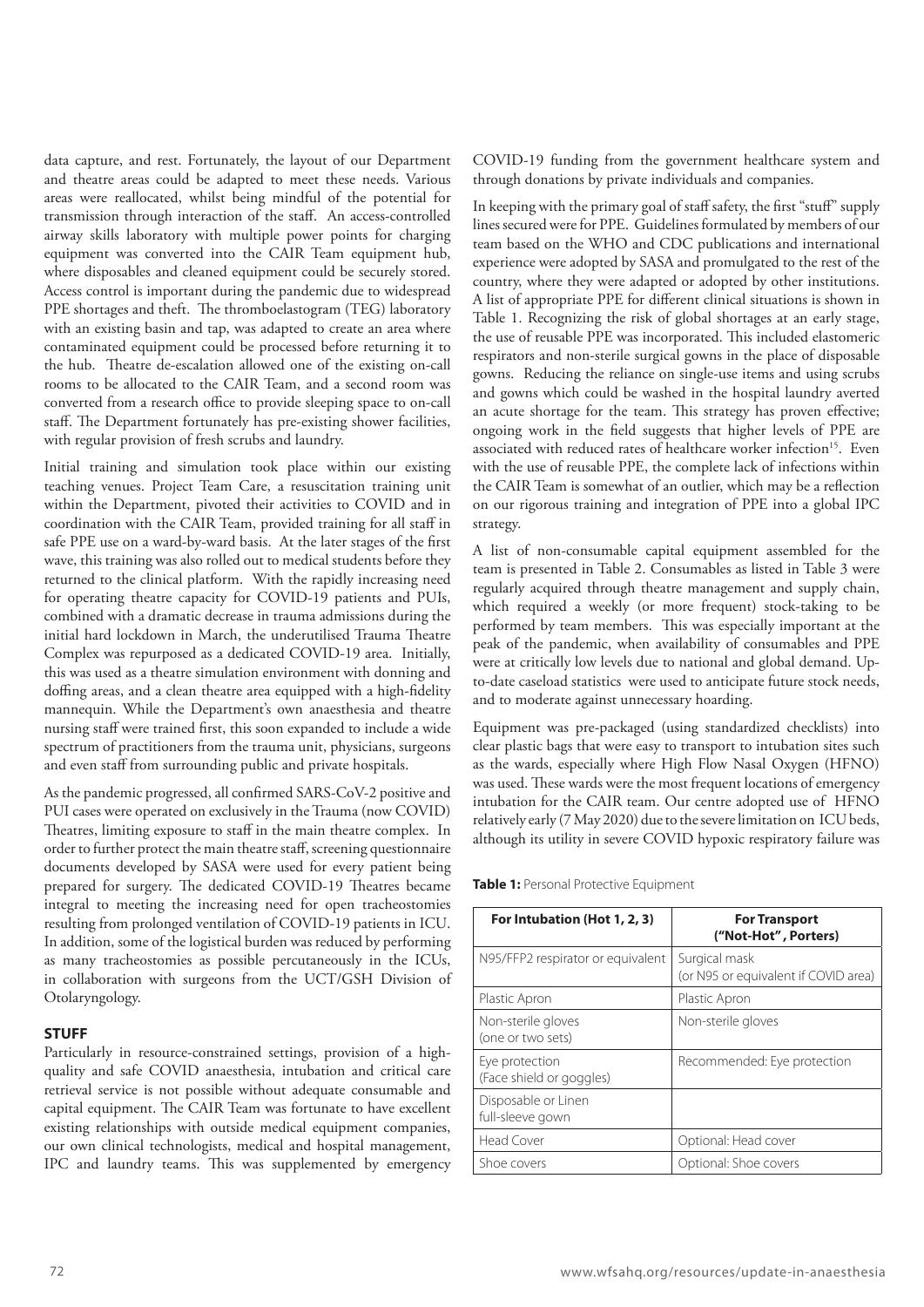

**Figure 2:** Figure 3. Equipment layout for COVID-19 ward or High Care Unit intubation. (Illustration: Prof Graeme Meintjies)

unproven at the time<sup>5,16,17</sup>. The pre-packaged equipment ensured that all essential equipment required for an intubation was immediately available when needed and no items needed to be sought during an activation. Three types of bags were packed: a PPE Bag, with sufficient PPE for one intubation team; an Intubation Bag, with the standard disposables for a case; and a Rescue Bag designed to be kept sealed but opened immediately in the event of a failed intubation. Spare items, a drug box, syringes, labels and other backup equipment were stored on a secure mobile cart. When the CAIR Team is activated for a case, the three bags, transport monitor, transport ventilator and an oxygen cylinder with reservoir are transported to the area on a steel trolley which is easy to decontaminate. The second cart with backup items is kept in a clean area in close proximity. The team then uses the standard intubation protocol/checklist to undertake the intubation and transfer. Checklists and case report forms are included in the intubation bags; spare paperwork and stationery including stock records are kept in a designated file.

Meticulous cleaning and decontamination of equipment form a critical part of IPC strategies during a pandemic. Stringent precautions must be followed in order to prevent unnecessary exposure not only to the CAIR Team, but also to other clinicians and support staff who are using common spaces. The intubation bag system was designed so that only the required consumables entered into the "hot zone", and as much contaminated material could be disposed of in medical waste bins at the point of care as possible. This includes items such as used filters, oxygen piping, disposable gowns, aprons, gloves, foot and head covers, and ventilator circuits. Reusable items (bag-valve-mask resuscitators, bougies and capital equipment such as ventilators) are sprayed and wiped down with 70% alcohol surface disinfectant in ICU or the operating theatre

before being brought back to the wet lab for processing. In the wet lab all equipment that can be submerged is first washed with soap and water, then soaked in a 0.1% hypochlorite solution for 15 minutes. This includes face shields, respirators, goggles, bougies, Magill's Forceps and video laryngoscopy blades. Thereafter the submerged equipment is rinsed with clean water and left to dry in a designated area. Electronic equipment such as transport monitors, monitoring cables, video laryngoscope screens and batteries, portable ventilators and the steel transport trolley are thoroughly sprayed and wiped down with alcohol surface disinfectant, allowed to dry and returned to be charged where appropriate.

#### **STATISTICS**

Although not traditionally part of the 4S model of surge planning, the final component to the CAIR Team framework is to audit the team's educational and clinical activities. This includes documenting the services provided, caseload and patterns of activity, formative debriefing notes on individual cases, and de-identified aggregate patient data. We began by collecting logistical data on team activations and equipment requirements, but rapidly added capture of patient, procedure and outcome data into a registry (with expedited research ethics approval). These resources provided a feedback loop which allowed iterative improvement of the service, as well as detecting trends which could be used to improve patient safety.

The CAIR Team developed a single-page case report form (CRF) to document individual cases and act as critical patient notes for intubations and transfers.(18) The CRF data includes concise patient history, pre- and post-intubation vital signs, medications administered, critical events and any difficulties experienced. Paper CRFs are delivered to the ICU as part of the patient's notes, but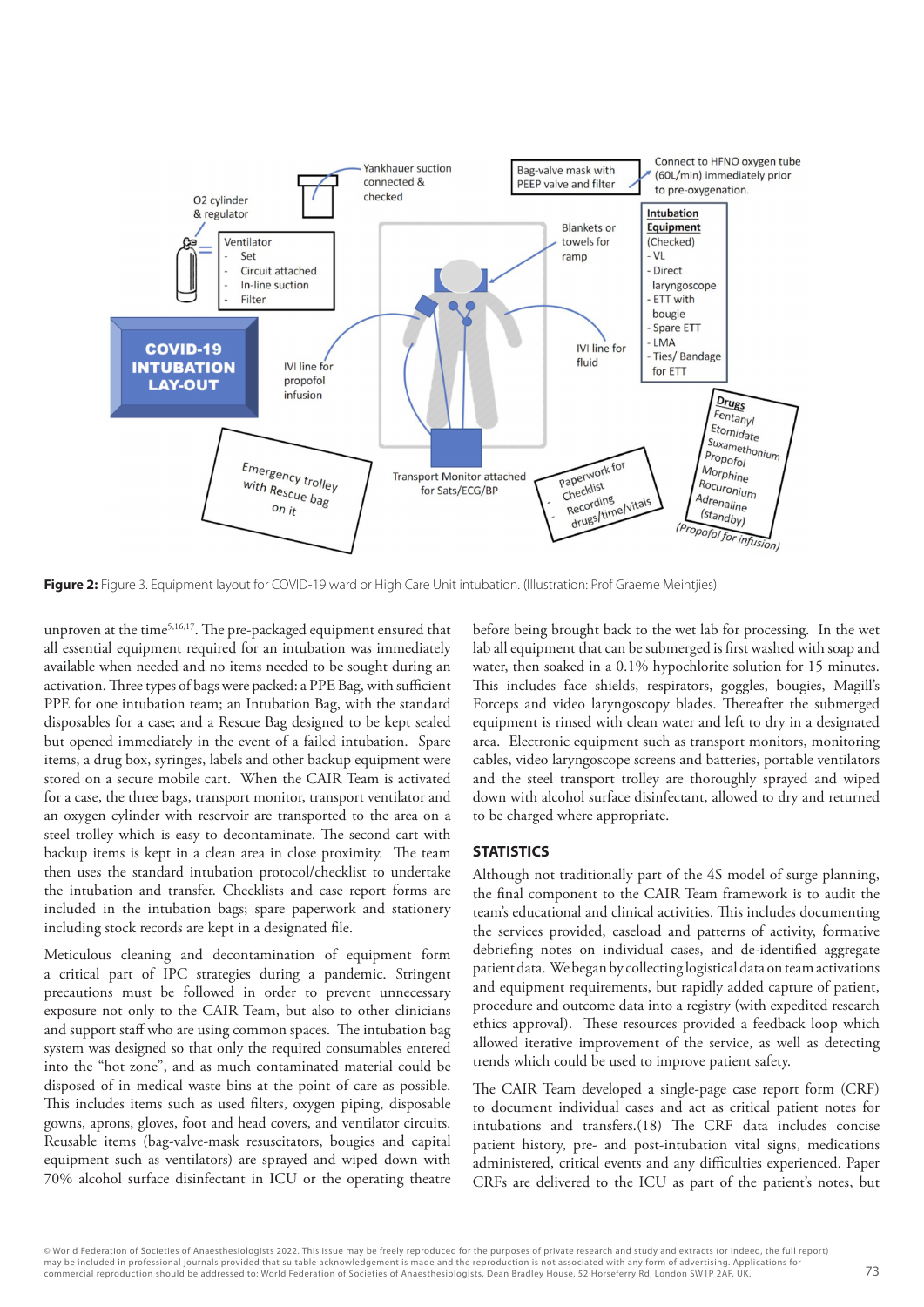| Table 2: CAIR Team capital and non-disposable equipment |  |  |
|---------------------------------------------------------|--|--|
|                                                         |  |  |

| <b>Capital Equipment:</b> |                                              |                                                                                                                                           |  |
|---------------------------|----------------------------------------------|-------------------------------------------------------------------------------------------------------------------------------------------|--|
| <b>Ideal quantity</b>     | <b>Item</b>                                  | <b>Description</b>                                                                                                                        |  |
| $\overline{2}$            | Transport monitor                            | Portable, rechargeable vitals monitors and cables (minimum non-<br>invasive blood pressure, three lead ECG, peripheral oxygen saturation) |  |
| 2                         | Transport ventilator                         | Portable with oxygen piping (eg. Oxylog 3000, Hamilton T1)                                                                                |  |
| $\overline{4}$            | Oxygen regulator                             | To fit oxygen cylinder forwith adaptor for ventilator                                                                                     |  |
| 10                        | Self-inflating bag-valve-mask (BVMR) devices | With reservoir and peep valve                                                                                                             |  |
| 10                        | Nipple-and-nut oxygen connector              | "Christmas Tree" adaptors to connect oxygen tubing to wall flow<br>regulators                                                             |  |
| $\mathfrak{D}$            | Video laryngoscope                           | Portable, with size 3 and 4 Mackintosh blades, rechargable batteries and<br>charging system                                               |  |
| 5                         | Direct laryngoscopes                         | Backup sets of manual laryngoscopes with various blades                                                                                   |  |
| 5                         | Disposable video laryngoscopes               | Backup single use video laryngoscopes if available                                                                                        |  |
| 5                         | Magill's Forceps                             | For assistance with nasogastric tube placement                                                                                            |  |
|                           | Transport/Storage Cart                       | Lockable with drawers                                                                                                                     |  |
| $\mathfrak{D}$            | Steel preparation trolley                    | Steel with caster wheels                                                                                                                  |  |
|                           | Drug box                                     | Lockable for scheduled drugs                                                                                                              |  |

### **Table 3:** CAIR Team consumable equipment

| <b>Capital Equipment:</b>                 |                                                         |  |
|-------------------------------------------|---------------------------------------------------------|--|
| <b>Item</b>                               | <b>Description</b>                                      |  |
| <b>Bougies</b>                            | Coude-tipped introducers for atraumatic intubation      |  |
| Anaesthetic masks                         | Sizes 3,4,5                                             |  |
| Oropharyngeal airways                     | <b>Sizes</b>                                            |  |
| Supraglottic airways                      | Sizes 4, 5                                              |  |
| <b>Endotracheal Tubes</b>                 | Sizes 6-8                                               |  |
| Strapping                                 | Ribbon tie for securing endotracheal tube               |  |
| Tape                                      | Backup sets of manual laryngoscopes with various blades |  |
| Suction tubing                            | Adherent for securing endotracheal tube                 |  |
| Magill's Forceps                          |                                                         |  |
| Yankauer suction catheters                |                                                         |  |
| Closed In-line suction devices            |                                                         |  |
| Breathing system filters                  | HMEF viral/bacteriological and HEPA filters             |  |
| Clear plastic bags                        | For packing PPE, intubation and rescue bags             |  |
| Emergency surgical cricothyroidotomy sets | Front of neck access                                    |  |
| Lubricating gel                           |                                                         |  |
| Oxygen tubing                             | From "Christmas tree" nozzle to BVMR, disposable        |  |
| Ventilator circuits                       | Disposable for portable ventilator                      |  |
| Oxygen cylinders                          | Acquisition of full cylinders as needed                 |  |
| Nasogastric tubes                         |                                                         |  |
| Syringes                                  | 5ml, 10ml, 20ml                                         |  |
| Labels or markers                         | To label drugs syringes                                 |  |
| <b>Needles</b>                            | For drawing up drugs                                    |  |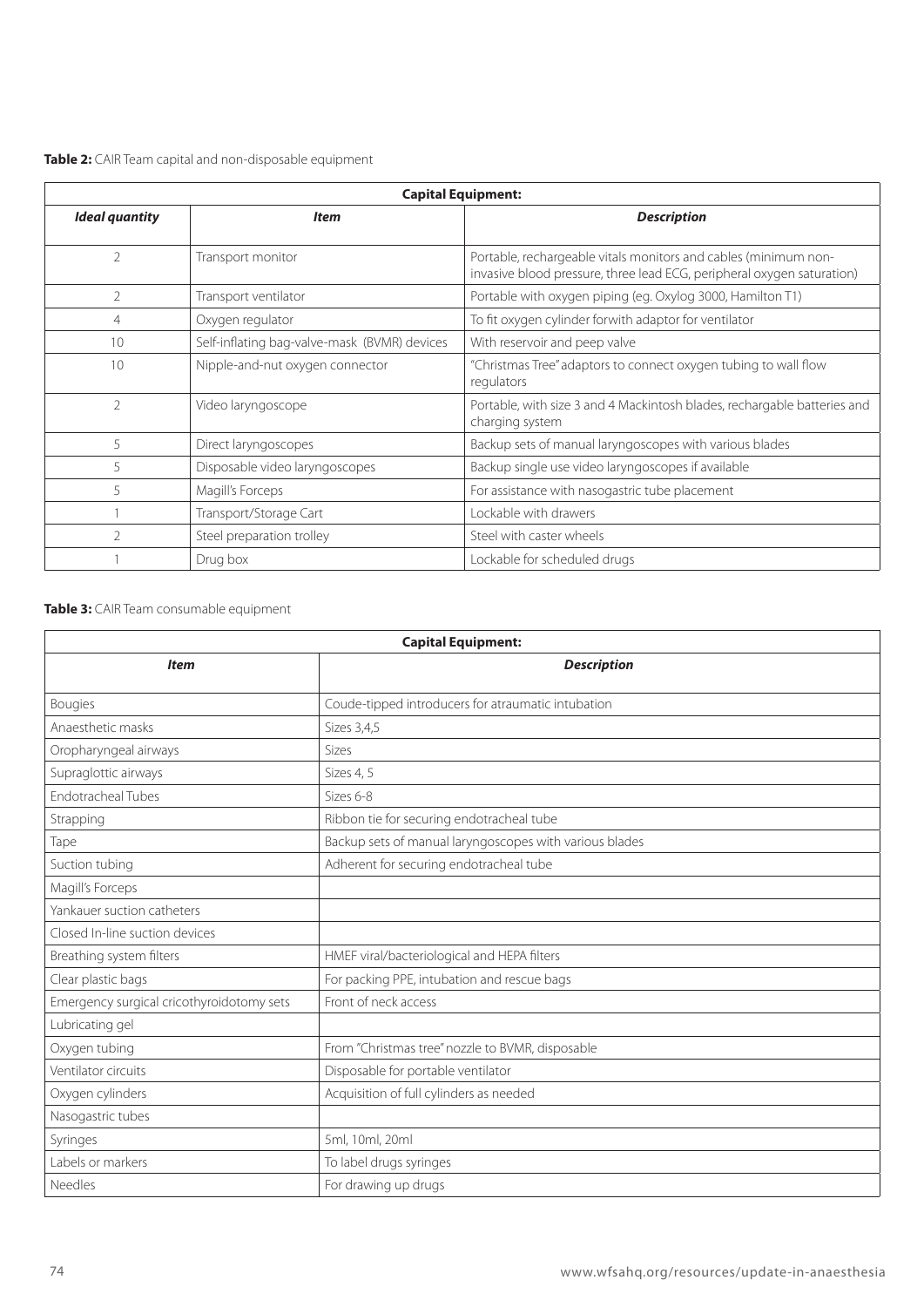| Table 3: CAIR Team consumable equipment - continued |  |
|-----------------------------------------------------|--|
|-----------------------------------------------------|--|

| <b>Capital Equipment:</b>                  |                                                                                                         |  |
|--------------------------------------------|---------------------------------------------------------------------------------------------------------|--|
| <b>Item</b>                                | <b>Description</b>                                                                                      |  |
| <b>ECG</b> stickers                        |                                                                                                         |  |
| IV medications - refrigeration required    | Suxamethonium, rocuronium, cisatracurium                                                                |  |
| IV medications - no refrigeration required | Propofol, etomidate, midazolam, morphine, fentanyl, adrenaline, atropine                                |  |
| Saline flush                               |                                                                                                         |  |
| Tracheal aspirate sample tubes             |                                                                                                         |  |
| Intravenous (IV) cannulas                  | 16G, 18G, 20G, 22G                                                                                      |  |
| Transparent dressing                       | Non-occlusive for securing IV lines                                                                     |  |
| Fluid giving sets                          | 20 drops/ml and blood-giving set with filter                                                            |  |
| Intravenous fluids                         | Colloid: Volulyte, Crystalloid: Ringers Lactate, Plasmalyte                                             |  |
| Central Venous Catheters                   | 3 lumen                                                                                                 |  |
| Arterial line and transducer sets          |                                                                                                         |  |
| Cleaning consumables                       | Hypochlorite granule sachets, 70% alcohol surface disinfectant, hand soap, soft sponges, wash<br>cloths |  |
| Large plastic wash tubs                    | For soaking and decontaminating equipment                                                               |  |
| Stationery                                 | Pens, markers, scissors, files                                                                          |  |
| Laundry                                    | Full sleeve gowns, towels, scrubs                                                                       |  |

a digitized copy is entered into the CAIR Registry (on a secure REDCap server).

The CAIR Team was formally constituted in the March 2020 lockdown period, allowing development of protocols and extensive training before the first surge in the region occurred. The team was thus well prepared by time the first cases presented to our institution. However, the value of in situ training and systems testing cannot be overstated. In a noteworthy example, the team performed an in situ simulation of a COVID/PUI intubation in the newly designated PUI unit one afternoon, discovering that the newly installed oxygen flow regulators had not been supplied to the ward with the nippleand-nut connectors to allow oxygen tubing to be connected. After a debriefing, the protocol was thus modified to include these supplies in our Intubation Bags. The team's first real activation for a patient admitted in extremis with severe viral pneumonia occurred in the same area later that night, by which time the missing connectors had been added.

During the first wave of the pandemic in the Western Cape, the CAIR Team provided support to over 500 cases in COVID-19 and PUI wards, COVID-19 Theatre Complex, obstetric wards and designated COVID-19 obstetric theatres, as well as the emergency and trauma units. This includes more than 250 intubations and ICU transfers of patients with presumed or proven COVID-19 pneumonia, approximately 70 tracheostomies, nearly 200 other COVID-19 anaesthetics for surgery, multiple controlled extubations, tube exchanges, emergency department and trauma intubations, and patient transfers. While details of the patient characteristics and outcomes are reported elsewhere, our findings echo those of other similar clinical settings. Patients with COVID-19 epitomise the "physiologically difficult airway," presenting with profound

hypoxaemia, desaturating exceptionally rapidly during airway manipulation, and suffering a disproportionately high rate of haemodynamic compromise, including peri-intubation cardiac arrest.

#### **PREPARING FOR THE NEXT PHASE**

The COVID-19 pandemic has unquestionably had a major effect on all members of the healthcare team, the collective healthcare system, all of South Africa and the world as a whole. Whilst the negative consequences on the economic and health sectors are devastating, it is also a time that has confirmed the depth in resilience of health care workers, particularly with regards to the many challenges facing healthcare service delivery in LMICs.

Our experience has proven the value of a dedicated CAIR Team, not only for improved patient safety and efficiency, but particularly for its role in promoting interdisciplinary relationships through mutual support, training and collaboration. Vast experience has been gained and a multitude of lessons continue to be learned. The importance of collaboration, adaptation and preparedness cannot be overstated. In the face of enormous challenge and change, a group of dedicated team members can fill an important role and provide a bridge within the system. The CAIR Team has risen to this challenge, founded on the spirit of reflective and iterative improvement, while highlighting the importance of anaesthesiologists as healthcare leaders beyond the operating room.

#### **ACKNOWLEDGEMENTS**

The authors wish to acknowledge the effort of all members of the greater Groote Schuur Hospital in managing the first wave of the COVID-19 pandemic, including the CEO, Dr Bhavna Patel and